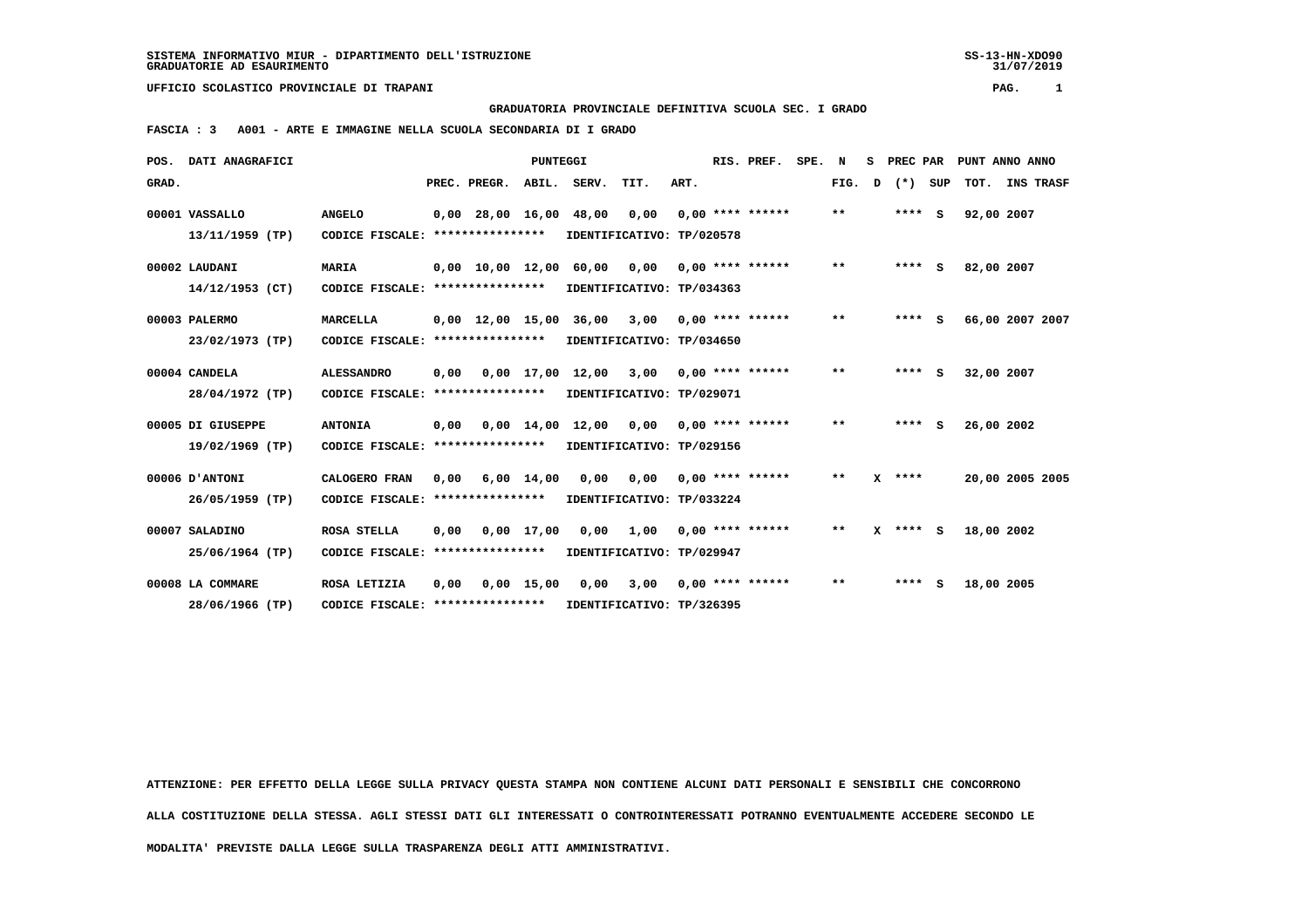**GRADUATORIA PROVINCIALE DEFINITIVA SCUOLA SEC. I GRADO**

 **FASCIA : 3 A022 - ITALIANO, STORIA, GEOGRAFIA NELLA SCUOLA SECONDARIA DI I GRADO**

| POS.  | DATI ANAGRAFICI                      |                                  |      |                                                    | PUNTEGGI   |       |                                   |      | RIS. PREF.         | SPE. N |        | S. | PREC PAR |     | PUNT ANNO ANNO |                 |
|-------|--------------------------------------|----------------------------------|------|----------------------------------------------------|------------|-------|-----------------------------------|------|--------------------|--------|--------|----|----------|-----|----------------|-----------------|
| GRAD. |                                      |                                  |      | PREC. PREGR.                                       | ABIL.      | SERV. | TIT.                              | ART. |                    |        | FIG. D |    | $(* )$   | SUP | тот.           | INS TRASF       |
| т     | 00001 MANISCALCHI<br>19/03/1978 (TP) | GIUSEPPINA<br>CODICE FISCALE:    | 0,00 | ****************                                   | 0,00 17,00 | 36,00 | 9,00<br>IDENTIFICATIVO: TP/326394 |      | $0,00$ **** ****** |        | **     |    | ****     | s   | 62,00 2016     |                 |
|       | 00002 PLAIA<br>13/09/1971 (TP)       | <b>CINZIA</b><br>CODICE FISCALE: |      | $0.00 \quad 16.00 \quad 14.00$<br>**************** |            | 0,00  | 3,00<br>IDENTIFICATIVO: TP/067332 |      | $0,00$ **** ****** |        | **     |    | ****     | s   |                | 33,00 2019 2019 |
| т     | 00003 MUNNA<br>30/03/1979 (TP)       | MANUELA<br>CODICE FISCALE:       | 0,00 | ****************                                   | 0,00 17,00 | 0,00  | 9,00<br>IDENTIFICATIVO: TP/064408 |      | $0.00$ **** ****** |        | $* *$  |    | ****     | s   | 26,00 2016     |                 |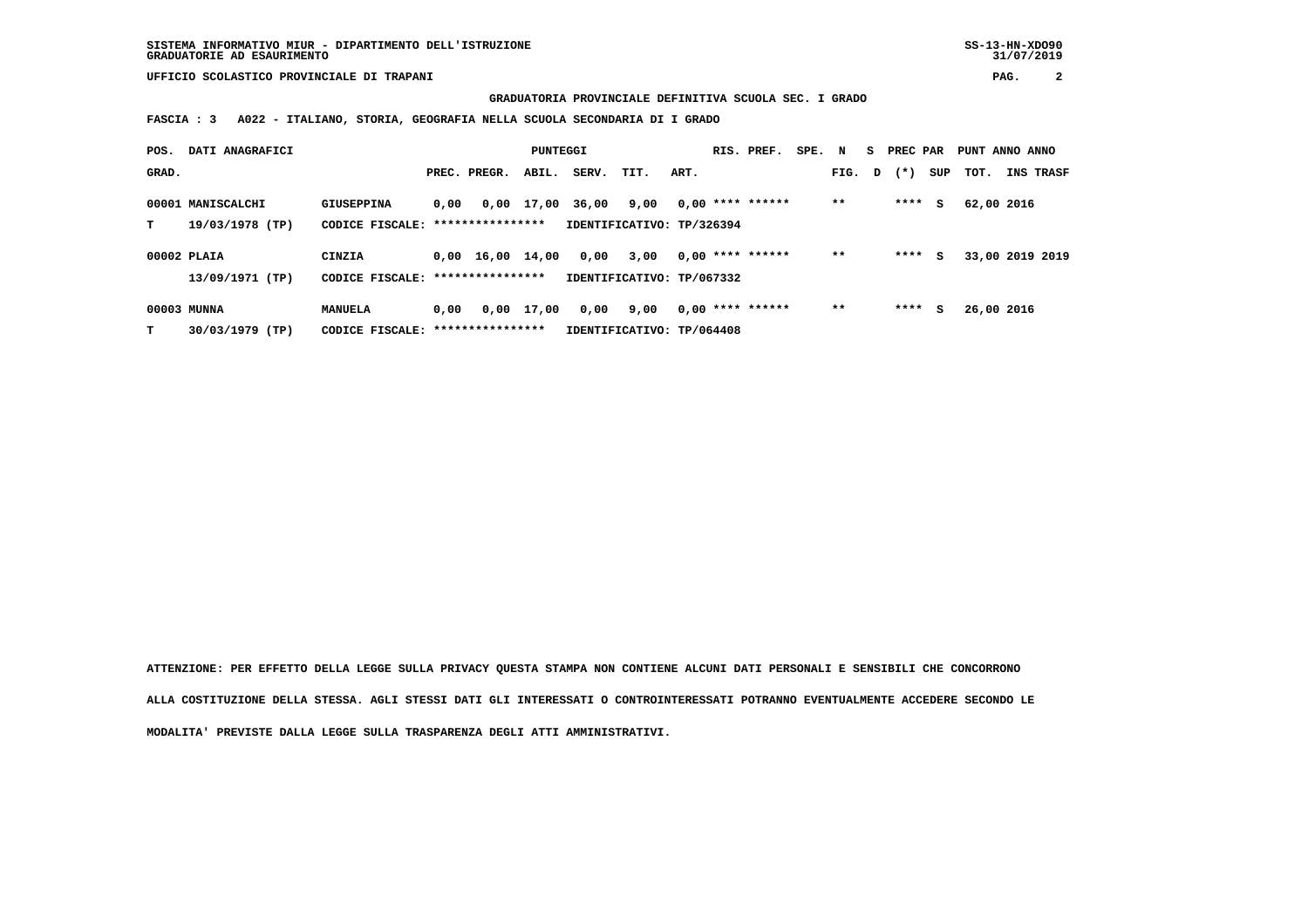**GRADUATORIA PROVINCIALE DEFINITIVA SCUOLA SEC. I GRADO**

 **FASCIA : 4 A022 - ITALIANO, STORIA, GEOGRAFIA NELLA SCUOLA SECONDARIA DI I GRADO**

| POS.          | <b>DATI ANAGRAFICI</b> |                                                          | PUNTEGGI |                    |  |       |      |                           |  |        | RIS. PREF. SPE. N S PREC PAR PUNT ANNO ANNO |                    |                  |
|---------------|------------------------|----------------------------------------------------------|----------|--------------------|--|-------|------|---------------------------|--|--------|---------------------------------------------|--------------------|------------------|
| GRAD.         |                        |                                                          |          | PREC. PREGR. ABIL. |  | SERV. | TIT. | ART.                      |  | FIG. D |                                             | $(\star)$ SUP TOT. | <b>INS TRASF</b> |
| 00004 LENTINI |                        | GIOACCHINA PA 0,00 0,00 10,00 0,00 9,00 0,00 **** ****** |          |                    |  |       |      |                           |  | $* *$  | $***$ S                                     | 19,00 2019         |                  |
| $\mathbf{T}$  | 04/04/1974 (TP)        | CODICE FISCALE: ****************                         |          |                    |  |       |      | IDENTIFICATIVO: TP/067368 |  |        |                                             |                    |                  |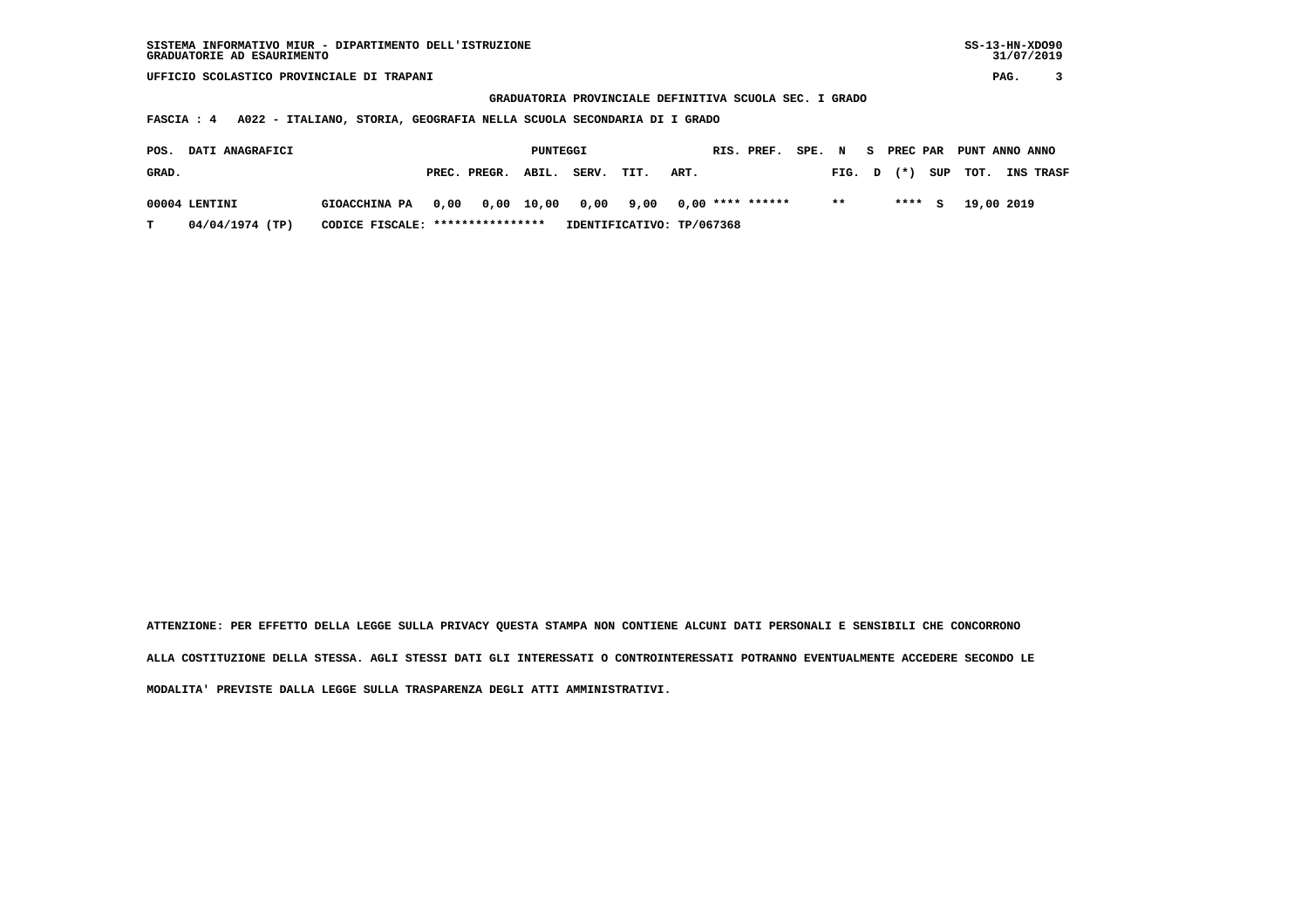| SISTEMA INFORMATIVO MIUR - DIPARTIMENTO DELL'ISTRUZIONE<br>GRADUATORIE AD ESAURIMENTO |                                                        |                       |                    |                               | $SS-13-HN-XDO90$<br>31/07/2019 |  |  |  |  |  |  |  |  |  |  |
|---------------------------------------------------------------------------------------|--------------------------------------------------------|-----------------------|--------------------|-------------------------------|--------------------------------|--|--|--|--|--|--|--|--|--|--|
| UFFICIO SCOLASTICO PROVINCIALE DI TRAPANI                                             |                                                        |                       |                    |                               | PAG.<br>4                      |  |  |  |  |  |  |  |  |  |  |
|                                                                                       | GRADUATORIA PROVINCIALE DEFINITIVA SCUOLA SEC. I GRADO |                       |                    |                               |                                |  |  |  |  |  |  |  |  |  |  |
| A028 - MATEMATICA E SCIENZE<br>FASCIA : 3                                             |                                                        |                       |                    |                               |                                |  |  |  |  |  |  |  |  |  |  |
| DATI ANAGRAFICI<br>POS.                                                               |                                                        | PUNTEGGI              | RIS. PREF.<br>SPE. | PREC PAR<br>$\mathbf N$<br>s. | PUNT ANNO ANNO                 |  |  |  |  |  |  |  |  |  |  |
| GRAD.                                                                                 | ABIL.<br>PREC. PREGR.                                  | SERV.<br>TIT.<br>ART. |                    | SUP<br>$(*)$<br>FIG.<br>D     | TOT.<br>INS TRASF              |  |  |  |  |  |  |  |  |  |  |
| 00001 BARRACO<br>PIETRO                                                               | $0,00 \quad 14,00$<br>0,00                             | 0,00<br>0,00          | $0,00$ **** ****** | $***$<br>****<br>s            | 14,00 2002                     |  |  |  |  |  |  |  |  |  |  |
| 22/10/1973 (TP)<br>CODICE FISCALE:                                                    | IDENTIFICATIVO: TP/029035                              |                       |                    |                               |                                |  |  |  |  |  |  |  |  |  |  |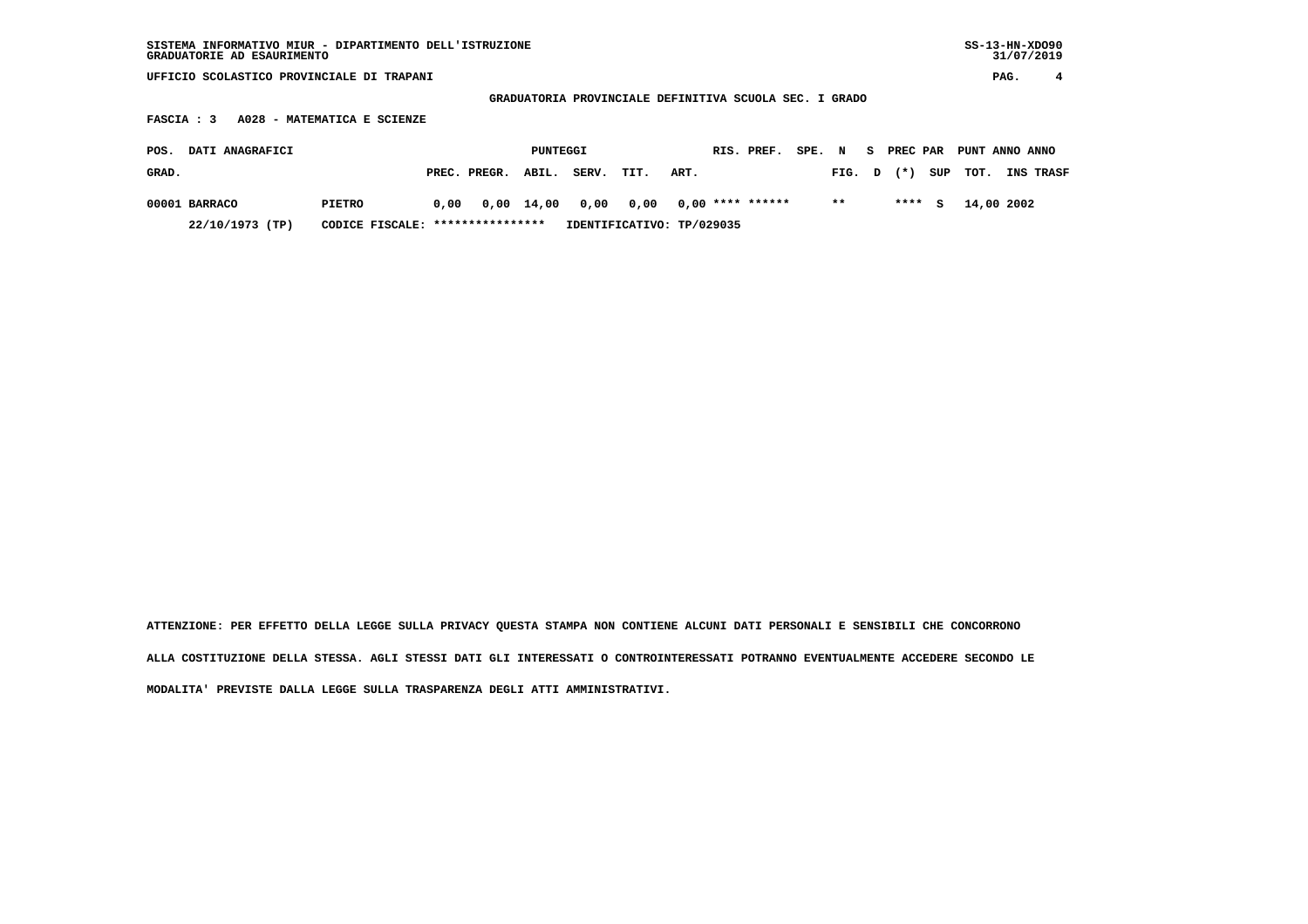| GRADUATORIE AD ESAURIMENTO                                                                  | SISTEMA INFORMATIVO MIUR - DIPARTIMENTO DELL'ISTRUZIONE          |                  |                |                    |                           |  |  |       |   |       |     |                 |      |           |  |
|---------------------------------------------------------------------------------------------|------------------------------------------------------------------|------------------|----------------|--------------------|---------------------------|--|--|-------|---|-------|-----|-----------------|------|-----------|--|
| UFFICIO SCOLASTICO PROVINCIALE DI TRAPANI                                                   |                                                                  |                  |                |                    |                           |  |  |       |   |       |     |                 | PAG. | 5         |  |
|                                                                                             | PROVINCIALE DEFINITIVA SCUOLA SEC. I GRADO<br><b>GRADUATORIA</b> |                  |                |                    |                           |  |  |       |   |       |     |                 |      |           |  |
| A030 - MUSICA NELLA SCUOLA SECONDARIA DI I GRADO<br>FASCIA : 3                              |                                                                  |                  |                |                    |                           |  |  |       |   |       |     |                 |      |           |  |
| DATI ANAGRAFICI<br>RIS. PREF.<br>SPE. N<br>S PREC PAR<br>PUNTEGGI<br>PUNT ANNO ANNO<br>POS. |                                                                  |                  |                |                    |                           |  |  |       |   |       |     |                 |      |           |  |
|                                                                                             |                                                                  |                  |                |                    |                           |  |  |       |   |       |     |                 |      |           |  |
| GRAD.                                                                                       |                                                                  | PREC. PREGR.     | ABIL.<br>SERV. | TIT.               | ART.                      |  |  | FIG.  | D | $(*)$ | SUP | тот.            |      | INS TRASF |  |
|                                                                                             |                                                                  |                  |                |                    |                           |  |  |       |   |       |     |                 |      |           |  |
| 00001 FRISCIA<br>MARIO                                                                      | 0.00                                                             | 18,00<br>0,00    |                | $0,00 \quad 12,00$ | $0,00$ **** ******        |  |  | $* *$ |   | ****  | s   | 30,00 2019 2019 |      |           |  |
| 02/06/1980 (PA)                                                                             | CODICE FISCALE:                                                  | **************** |                |                    | IDENTIFICATIVO: TP/067417 |  |  |       |   |       |     |                 |      |           |  |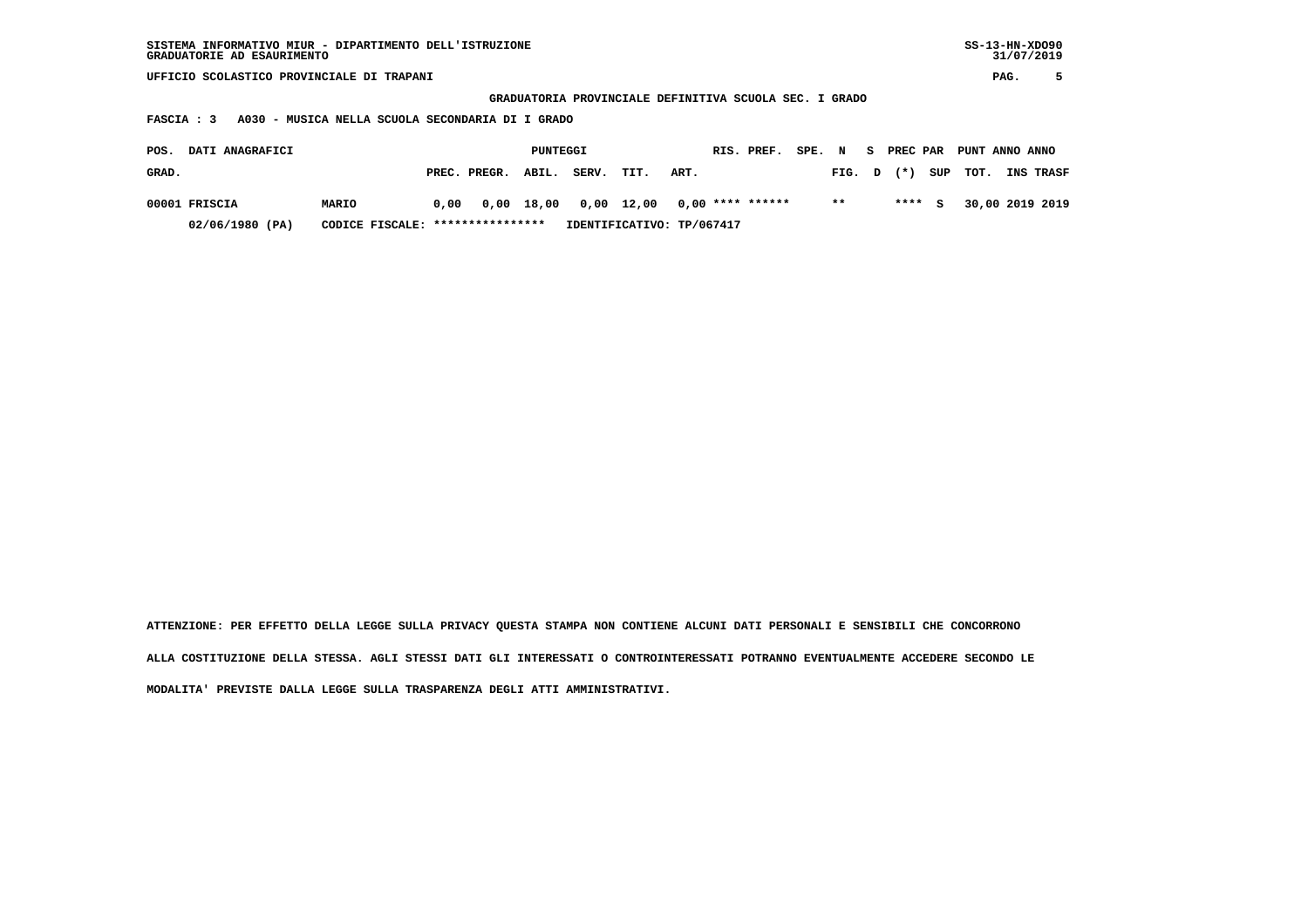**GRADUATORIA PROVINCIALE DEFINITIVA SCUOLA SEC. I GRADO**

 **FASCIA : 3 A049 - SCIENZE MOTORIE E SPORTIVE NELLA SCUOLA SECONDARIA DI I GRADO**

| <b>DATI ANAGRAFICI</b><br>POS. |                                                     |                 |      |                    | PUNTEGGI |       |                                        |      | RIS. PREF. | SPE. N |        | S PREC PAR | PUNT ANNO ANNO |                  |
|--------------------------------|-----------------------------------------------------|-----------------|------|--------------------|----------|-------|----------------------------------------|------|------------|--------|--------|------------|----------------|------------------|
| GRAD.                          |                                                     |                 |      | PREC. PREGR. ABIL. |          | SERV. | TIT.                                   | ART. |            |        | FIG. D | $(*)$      | SUP TOT.       | <b>INS TRASF</b> |
| 00001 BOLOGNA                  |                                                     | <b>VINCENZA</b> | 0.00 |                    |          |       | 2,00 14,00 24,00 3,00 0,00 **** ****** |      |            |        | $* *$  | $***5$     | 43,00 2000     |                  |
|                                | CODICE FISCALE: ****************<br>24/02/1962 (TP) |                 |      |                    |          |       | IDENTIFICATIVO: TP/020388              |      |            |        |        |            |                |                  |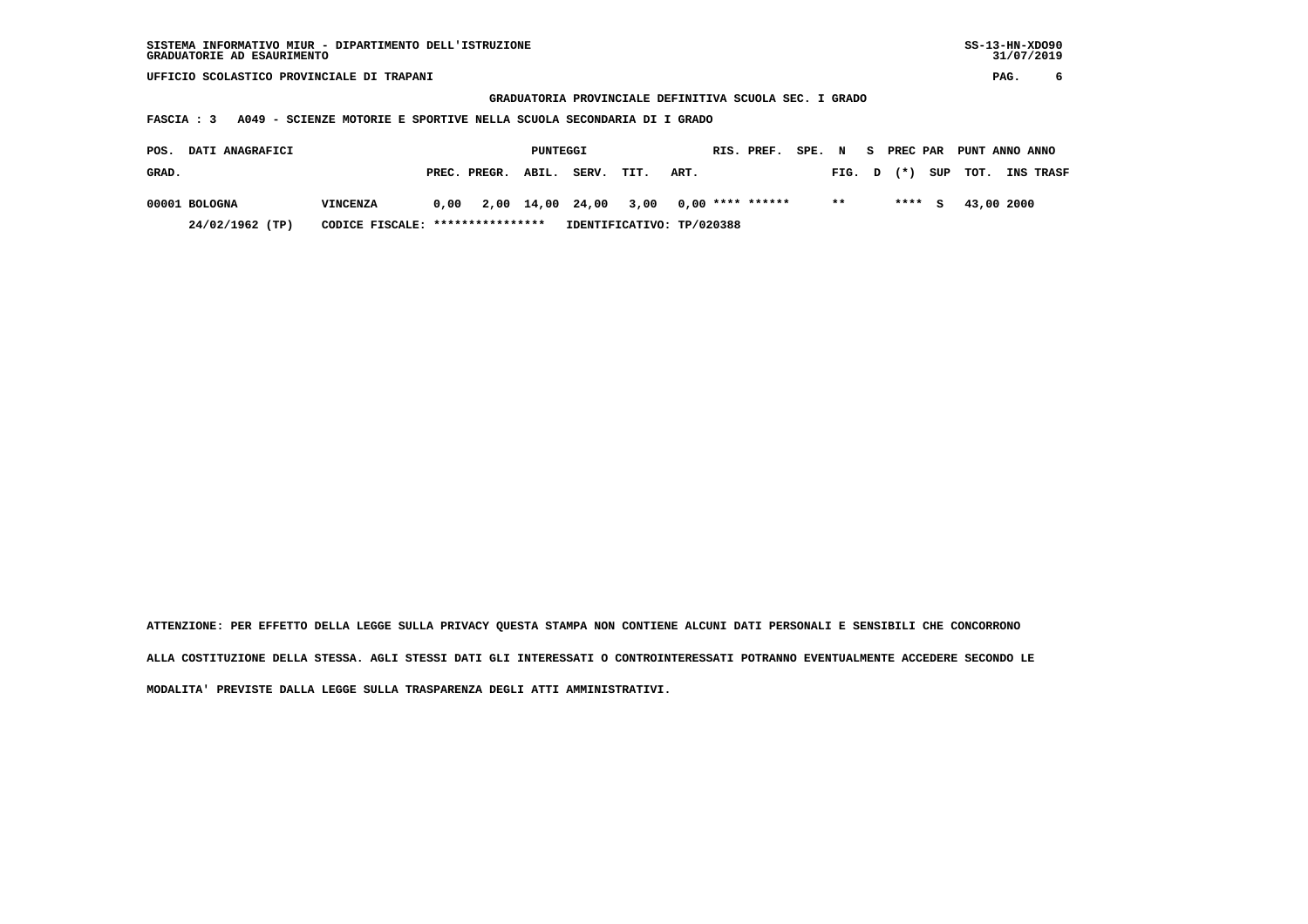## **GRADUATORIA PROVINCIALE DEFINITIVA SCUOLA SEC. I GRADO**

 **FASCIA : 3 AA25 - LINGUA INGLESE E SECONDA LINGUA COMUNITARIA NELLA SCUOLA SECONDARIA I GRADO (FRANCESE)**

| POS.     | DATI ANAGRAFICI                      |                                                      |      |                         | PUNTEGGI     |       |                                   |      | RIS. PREF.         | SPE. N |        | S PREC PAR |     | PUNT ANNO ANNO |            |                  |
|----------|--------------------------------------|------------------------------------------------------|------|-------------------------|--------------|-------|-----------------------------------|------|--------------------|--------|--------|------------|-----|----------------|------------|------------------|
| GRAD.    |                                      |                                                      |      | PREC. PREGR.            | ABIL.        | SERV. | TIT.                              | ART. |                    |        | FIG. D | $(* )$     | SUP | тот.           |            | <b>INS TRASF</b> |
| 00001 RE | 06/01/1964 (TP)                      | DANIELA RITA<br>CODICE FISCALE: *****************    |      | 0,00 123,00 13,00 60,00 |              |       | 0.00<br>IDENTIFICATIVO: TP/021544 |      | $0.00$ **** ****** |        | $***$  | ****       |     | S 196,00 2000  |            |                  |
|          | 00002 GRAMMATICO<br>15/03/1964 (TP)  | <b>GIUSEPPA</b><br>CODICE FISCALE: ***************** |      | 0,00 116,00 13,00 60,00 |              |       | 0,00<br>IDENTIFICATIVO: TP/029779 |      | $0.00$ **** ****** |        | $**$   | ****       |     | S 189,00 2002  |            |                  |
|          | 00003 CANINO<br>31/08/1960 (TP)      | MARIA<br>CODICE FISCALE: *****************           | 0.00 |                         | $0.00$ 14.00 | 24,00 | 3,00<br>IDENTIFICATIVO: TP/029073 |      | $0,00$ **** ****** |        | $**$   | ****       | s   | 41,00 2002     |            |                  |
|          | 00004 CALTAGIRONE<br>04/01/1966 (TP) | <b>ANGELA</b><br>CODICE FISCALE: *****************   | 0,00 |                         | 6,00 14,00   | 0,00  | 0,00<br>IDENTIFICATIVO: TP/020448 |      | $0,00$ **** ****** |        | $**$   | ****       | s   |                | 20,00 2000 |                  |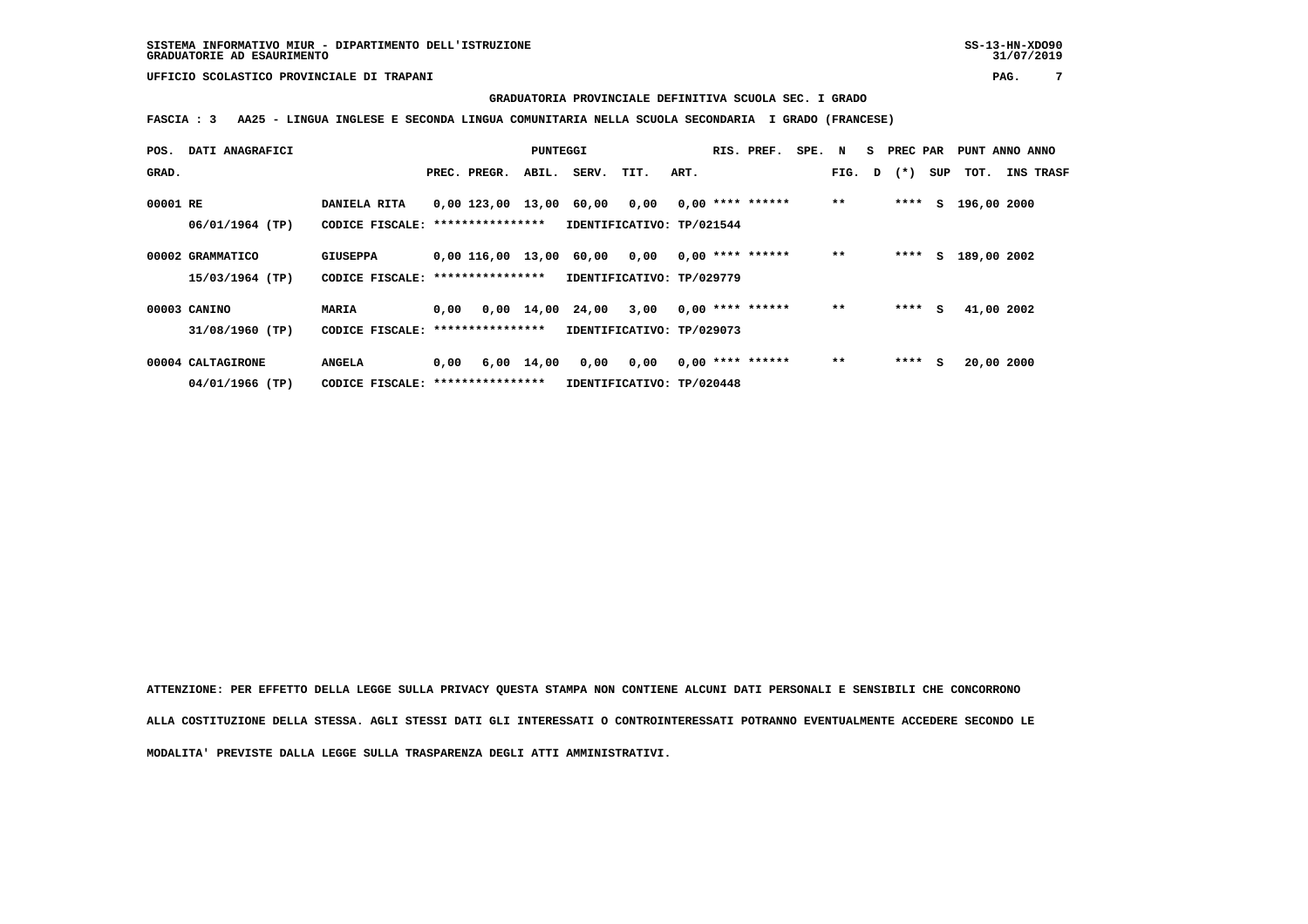**GRADUATORIA PROVINCIALE DEFINITIVA SCUOLA SEC. I GRADO**

 **FASCIA : 4 AA25 - LINGUA INGLESE E SECONDA LINGUA COMUNITARIA NELLA SCUOLA SECONDARIA I GRADO (FRANCESE)**

| POS.  | <b>DATI ANAGRAFICI</b> |                                  | PUNTEGGI |                    |  |                                         | RIS. PREF.                | SPE. N |  |  | S PREC PAR PUNT ANNO ANNO |  |                         |                  |
|-------|------------------------|----------------------------------|----------|--------------------|--|-----------------------------------------|---------------------------|--------|--|--|---------------------------|--|-------------------------|------------------|
| GRAD. |                        |                                  |          | PREC. PREGR. ABIL. |  | SERV.                                   | TIT.                      | ART.   |  |  |                           |  | FIG. $D$ $(*)$ SUP TOT. | <b>INS TRASF</b> |
|       | 00005 MONTALBANO       | <b>MARIA FRANCES</b>             | 0,00     |                    |  | 0,00 15,00 114,00 0,00 0,00 **** ****** |                           |        |  |  | $***$                     |  | **** S 129,00 2019      |                  |
|       | 19/09/1979 (PA)        | CODICE FISCALE: **************** |          |                    |  |                                         | IDENTIFICATIVO: TP/066033 |        |  |  |                           |  |                         |                  |